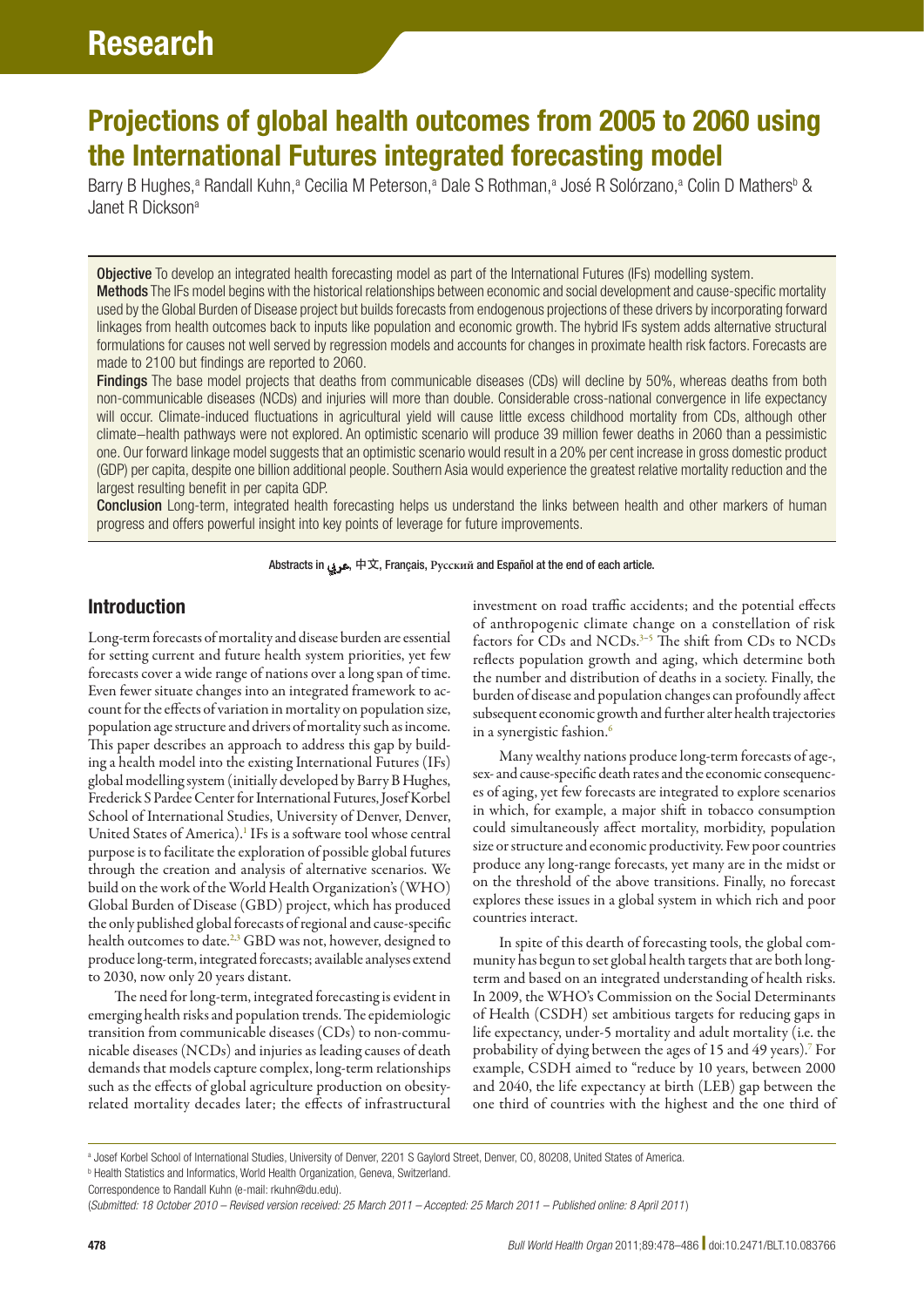countries with the lowest LEB levels...["7](#page-8-5) Yet no existing model forecasts health over this time horizon.

To begin to address this gap, we have expanded on the GBD project in several ways. IFs forecasts to 2100 allow end-users to explore country-level outcomes, embed mortality and morbidity patterns within larger global systems, forecast proximate drivers (e.g. obesity, child underweight) and replace some regression-based formulations with richer structural formulations. The flexible structure of IFs allows users to vary model assumptions and undertake alternative scenario analysis. This paper introduces the IFs health model and presents results from our base case as well as optimistic and pessimistic scenarios out to 2060. The model is freely available online at [www.ifs.du.edu](http://www.ifs.du.edu), along with complete technical documentation and results.<sup>8[,9](#page-8-7)</sup>

# Methods

GBD broke new ground with its forecasting approach, measures and methods. It was the first multi-country forecast to disaggregate mortality into multiple causes of death, an important feature because the driver-outcome relationships vary with cause of death and with age and sex.<sup>10</sup> Rather than relying on extrapolation techniques, GBD employed a regressionbased approach using independent distal-driver variables to forecast health outcomes. This led to the development of three alternative scenarios of future mortality and morbidity for more than 100 diseases based on differing assumptions regarding income and education for the eight global regions of their analysis. Mathers & Loncar incorporated more extensive data, created regression models specific to low- and lower-middle-income countries, and developed separate projection models for conditions such as human immunodeficiency virus (HIV) infection and acquired immunodeficiency syndrome (AIDS) that are not easily forecast using distal drivers.<sup>3</sup>

We take another step forward by integrating GBD baseline estimates and formulations into the existing IFs forecasting framework. IFs draws upon standard modelling approaches from a wide range of disciplines including demography, economics, education, politics, agriculture and the environment. For example, the demographic model incorporates a true "cohort-component" representation that tracks country-specific populations and

#### <span id="page-1-0"></span>Fig. 1. International Futures hybrid and integrated health forecasting model



events (including births, deaths and migrations) over time by age and  $sex.<sup>11</sup>$  The forecast draws on an extensive database of indicators from all relevant disciplines.<sup>[12](#page-8-10)</sup> The IFs global health module begins with the GBD models that forecast mortality for each age group as a function of distal drivers that determine health at a societal level: gross domestic product (GDP) per capita; total years of adult education (for adults 25 years of age and older); a smoking impact factor that measured the lagged impact of smoking, and time. While linkage of these mortality outcomes into our existing demographic forecast is an advancement in itself, we further incorporated forward linkages between health and population and development, proximate health drivers and structural representations of some important health issues, as shown in [Fig.](#page-1-0) 1.

Unlike the GBD project, we forecast distal drivers of mortality, such as income, entirely within the system. IFs already included linkages from changes in mortality to changes in the drivers of health. An example is the effect of an additional surviving person on the labour-capital ratio or the dependency ratio. We added a broader range of pathways through which mortality and disease are known to have an impact on economic growth, [6,](#page-8-4)[13](#page-8-11),[14](#page-8-12) including linkages between reduced mor-tality/morbidity and reduced fertility,<sup>[15](#page-8-13),[16](#page-8-14)</sup> increased human capital and productiv-ity<sup>17,18</sup> and increased financial capital.<sup>[19](#page-8-17),[20](#page-8-18)</sup>

As the distal driver approach may perform poorly when mortality rates do not bear a straightforward relationship to distal drivers, we incorporate some richer structural formulations. For HIV/ AIDS, a two-stage forecast represents rising and falling prevalence around a peak epidemic year along with secular trends in case-fatality rates.[21](#page-8-19) Road-traffic accident deaths are tied to the growth of the vehicle fleet (strongly related to income growth but saturating at higher levels) and to the declining rate of accidents and deaths per

vehicle (related to income and infrastructural investment). Structural models also forecast smoking impact and the effect of health systems on under-5 mortality.

Finally, we explicitly modelled eight of the proximate risk factors for death identified in the Comparative Risk Assessment (CRA) project: childhood underweight; high body mass index (overweight); smoking; unsafe water and poor sanitation and hygiene; urban air pollution; indoor air pollution from household use of solid fuels; global climate change; vehicle ownership rate and fatality rate.<sup>22</sup> Although traditional risk factors such as undernutrition, unsafe water and poor sanitation decline with rising income, other risk factors such as smoking and obesity may rise and, in the case of smoking, eventually fall. $22-26$  $22-26$ We do not address all risk factors or all health outcomes related to the selected risk factors because of limited data and knowledge. As an example, we estimate child undernutrition using a model of food availability that accounts for demand factors such as GDP per capita and for supply factors such as technology, weather and climate change. On looking deeper, national changes in temperature and precipitation are determined by global temperature changes, which are driven by emissions of carbon dioxide from land use change and fossil fuel consumption.

We assessed our integrated model through internal and external validation exercises. First, the IFs database contains data from 1960 forward for many variables. The model compares well in areas for which historic data exist and we used this process to tune the model whenever we found significant discrepancies. Second, we compare our forecasts with other projects focused on single systems, including the GBD, the United Nations Population Division forecasts and country-specific or disease-specific forecasts.<sup>[8](#page-8-6),[23](#page-8-22)</sup>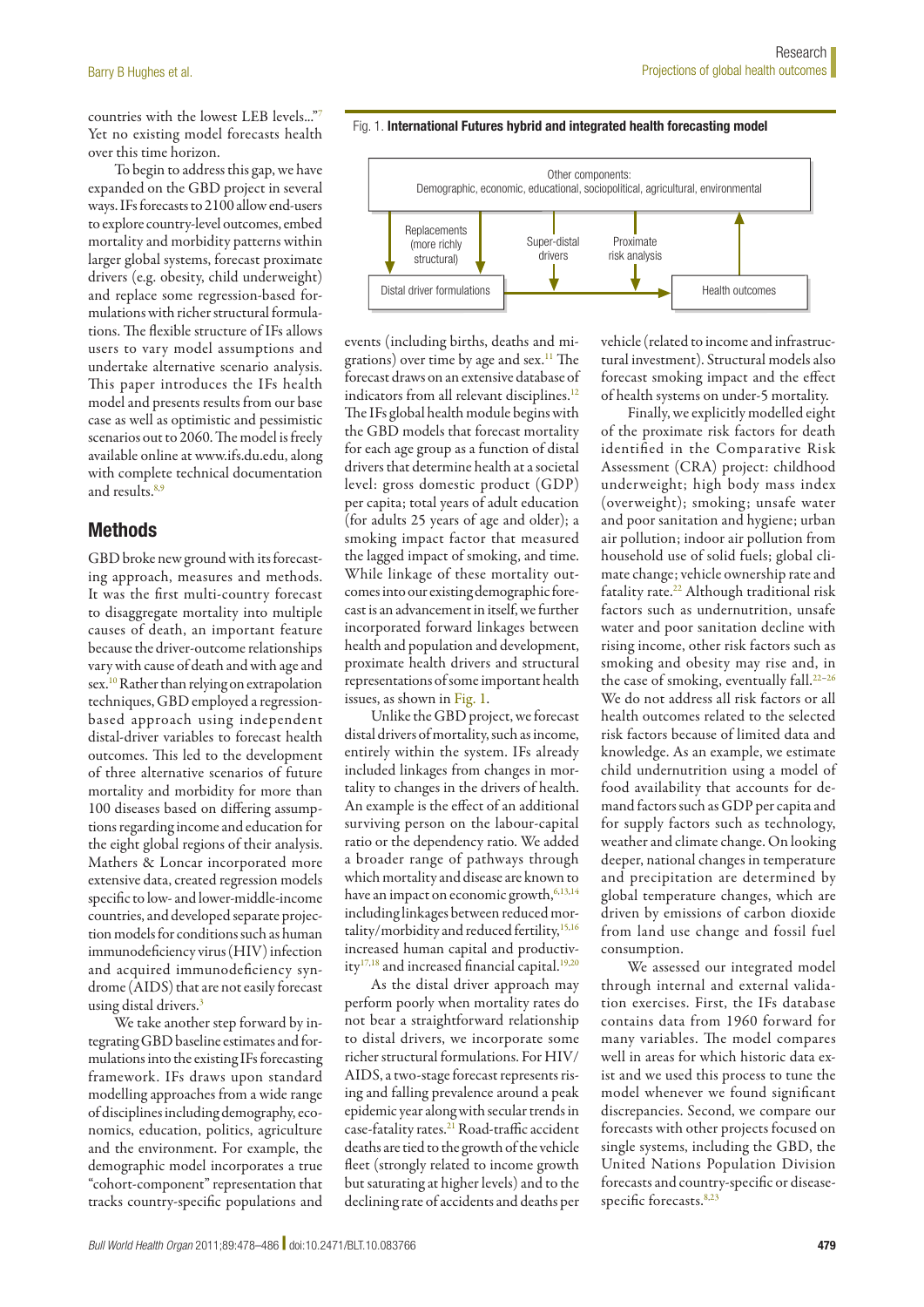#### <span id="page-2-0"></span>Fig. 2. Life expectancy for males and females by region: history and extended forecasts



Source: International Futures version 6.32 base case forecast with United Nations Population Division data to 2005.

### **Results**

#### Base case forecast

[Fig.](#page-2-0) 2 depicts historical and forecast life expectancy at birth by region, from 1960 to 2100. Trends for males and females suggest dramatic improvements in all regions. We forecast particular improvement in poor regions, especially sub-Saharan Africa, resulting from a rapid decline in HIV/AIDS and CDs more generally. Although most sources suggest that the HIV/AIDS epidemic may have peaked, the newness of this trend limits our confidence in the forecast, as we explore in our pessimistic scenario below. We forecast a gradual slowing of improvements in life expectancy in high-income countries, particularly for males. Comparing our results for 2050 with those from the United Nations Population Division, we anticipate comparable but slightly better life expectancy outcomes, with highincome countries experiencing an increase of about one year and low-income countries of about two years.

WHO's CSDH set the goal of reducing the gap in life expectancy at birth between the 65 countries with the longest and shortest life expectancies by 10 years, or from an average of 18.8 years in 2000 to 8.8 years in 2040. [Fig.](#page-2-1) 3 depicts this gap historically and in the IFs base case forecast. This goal appears unlikely to be met until after 2060 (in fact, not until almost

<span id="page-2-1"></span>Fig. 3. Life expectancy gaps between countries with the longest and shortest life expectancy



The comparison is between populations in the 60 countries with the highest and the 60 with the lowest life expectancies. Country groupings are based on 2005 data.

Source: International Futures version 6.32 base case forecast with United Nations Population Division data to 2005.

the end of the century). This is largely because of continued improvements in life expectancy in high-income countries.

Prospects for achieving such ambitious goals will depend on continued reductions in CD mortality and on action against the rising burden of mortality from NCDs and injuries. Globally, IFs forecasts a shift away from CDs as causes of deaths and towards NCDs, already the major cause of death category in 2005 [\(Fig.](#page-3-0) 4). We forecast a reduction in CDs of slightly more than 40% by 2030 and of almost 70% by 2060, in spite of a substantial growth in population. This is consistent with historical patterns of progress against most CDs, though considerable uncertainty attends to the pace of the reduction in HIV/AIDS and malaria. Even in sub-Saharan Africa, we forecast that the balance of deaths will shift towards NCDs by around 2030; by 2060 deaths from NCDs will outnumber deaths from CDs by more than 5 to 1. These shifts reflect changing age-specific death rates and an older population structure.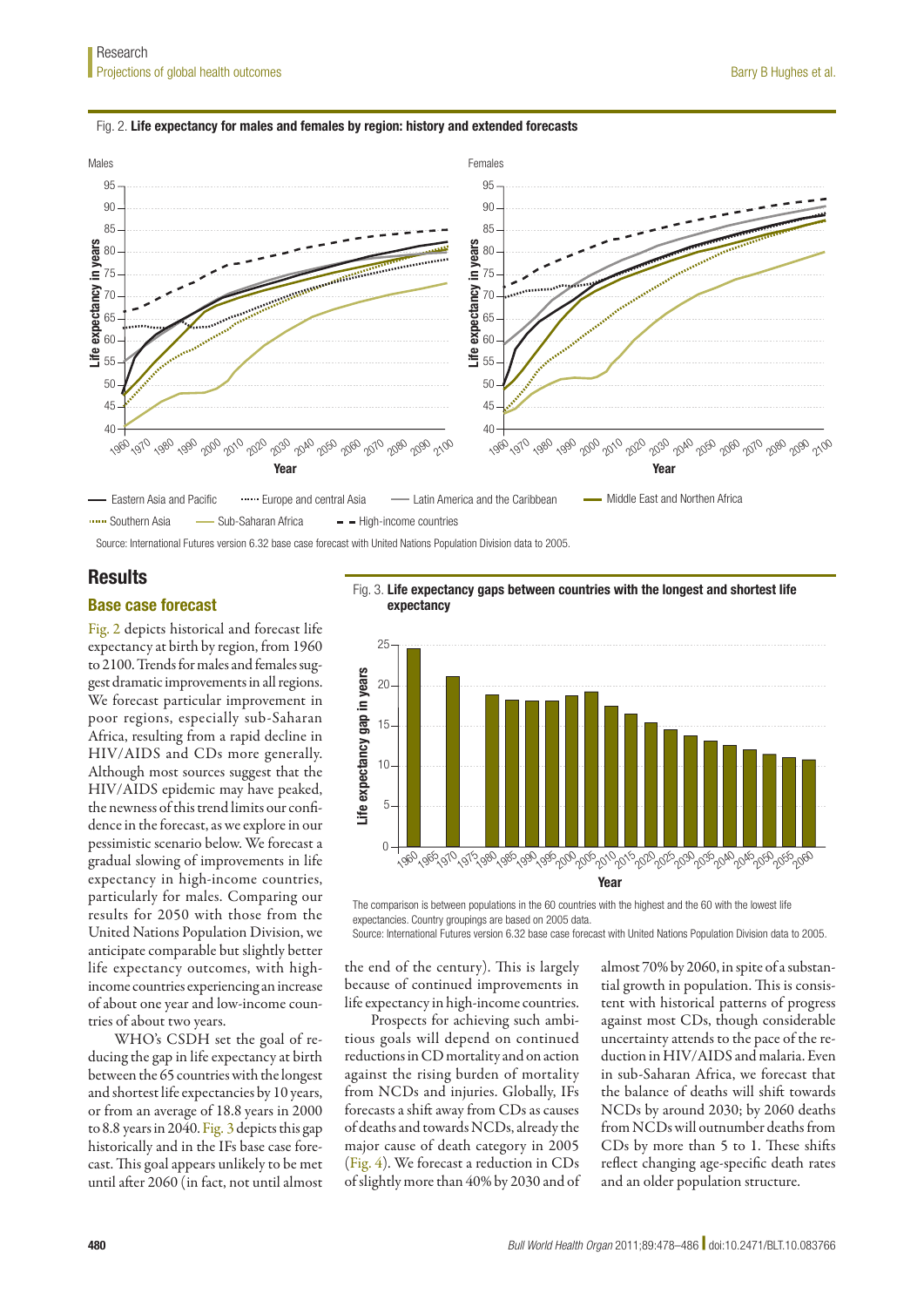### Scenario analysis

In a long-term forecast such as those made by IFs or the GBD project, it is not possible to assess uncertainty by introducing random statistical variation, as this would produce rapidly increasing divergence in the long run and would often produce absurd outcomes. Instead we explored uncertainty via alternate scenarios for key drivers of health, as was done in the GBD project.<sup>3</sup> Optimistic and pessimistic forecasts incorporate possible variations in technology (via a 50% increase or decrease in the pace of mortality reduction due to technology over time) and in the proximate drivers of health (via an increase or decrease of one standard error in each proximate risk factor, phased in over time). To better capture potential positive action on the social determinants of health, the optimistic scenario allows countries that are currently not meeting performance expectations, such as the Russian Federation and South Africa, to gradually converge towards the expected performance[.24–](#page-8-23)[26](#page-8-21) Our pessimistic scenario includes two further adjustments. First, to account for the lingering effects of the recent great recession (2008–2011 in the IFs base case), we modelled reductions in GDP growth in all countries and greater reductions in low-income countries. Finally, although we introduced no direct change in biological assumptions, our pessimistic scenario incorporated slowed reductions in mortality from CDs, particularly HIV/AIDS.<sup>27</sup>

The optimistic and pessimistic scenarios have significant global implications. Under the pessimistic scenario, 34 million more deaths occur by 2060 than under the optimistic scenario. The gap in death rates is still larger because population differs markedly between the two scenarios: just over 9 billion in the pessimistic scenario and just over 10 billion in the optimistic one, compared with 9.4 billion in the base case. Of the 1 billion additional people in the optimistic scenario, the great majority – about 800 million – are 65 and older, with 236 million more working-age adults and 39 million fewer people under 15 years of age. Due to population aging and the high probability of some reduction in the risk of CDs, both scenarios suggest an ongoing global shift in disease burden from CDs to NCDs. Under neither scenario will CDs in 2060 account for more than 12% of deaths, though the burden of CDs will be much higher in the pessimistic scenario.

[Fig.](#page-4-0) 5 depicts the variation in critical life-course mortality probabilities

<span id="page-3-0"></span>



Source: International Futures version 6.32 base case forecast.

based on forecast life table estimates. The CSDH set explicit targets for reducing under-5 mortality by 95% and adult mortality by 50% in all countries, both genders and all social groups between 2004 and 2040. To address a broader spectrum of life-course mortality trends, we also tracked the life table probability of dying between the ages of 60 and 79 as an indicator of older adult mortality. The probability of death differed widely across regions, often by a factor of two or more. Differences were especially large in the case of under-5 mortality, particularly in sub-Saharan Africa and southern Asia. For low-income countries, under the pessimistic scenario an actual increase in child deaths is expected to occur in the coming years and for most of the forecast horizon an excess of three million child deaths will occur under the pessimistic scenario than under the optimistic one.

Differences in the adult mortality rate under different scenarios are equally striking, with sub-Saharan Africa and especially southern Asia showing the greatest deviation. For sub-Saharan Africa, the likelihood of some progress against the HIV/AIDS epidemic is so high that adult mortality will be expected to fall from 388 per 1000 in 2005 to 219 per 1000 in 2060, even in the pessimistic scenario. In the optimistic scenario it will fall much further, to 105 per 1000. In southern Asia, Europe and central Asia, where NCDs largely drive adult mortality, the rate of progress over the next half-century differs dramatically in the two scenarios. In southern Asia, the adult mortality rate in

2005 was 217 per 1000. In the optimistic scenario, southern Asia's adult mortality rate drops to 64 per 1000 in 2060, a rate seen in today's high-income societies, whereas in the pessimistic scenario the rate only falls to 165 per 1000.

[Fig.](#page-5-0) 6 presents the variation in regional life expectancy by scenario. In 2005, aggregate life expectancy for sub-Saharan Africa was 28 years lower than the aggregate life expectancy of high-income countries (52 years versus 80), whereas southern Asia's aggregate life expectancy was 15 years lower (65 years versus 80). IFs forecasts considerable convergence in the optimistic scenario, with sub-Saharan Africa's disadvantage narrowing to 12 years by 2060 (80 years versus 92) and southern Asia's narrowing to only 5 years (87 years versus 92). In the pessimistic scenario, however, life expectancy in sub-Saharan Africa will remain 23 years lower than in today's high-income countries (63 years versus 86). Life expectancy in southern Asia would remain 15 years lower than in Europe (71 years versus 86) and ground would be lost with respect to sub-Saharan Africa, a reflection of the high likelihood of reduced mortality from HIV/AIDS in sub-Saharan Africa and future gains in life expectancy in southern Asia resulting from reduced mortality from NCDs.

#### Proximate risk factor variation

While variations in proximate risk factor prevalence included in the optimistic and pessimistic scenarios heavily influence the pace of short-term mortality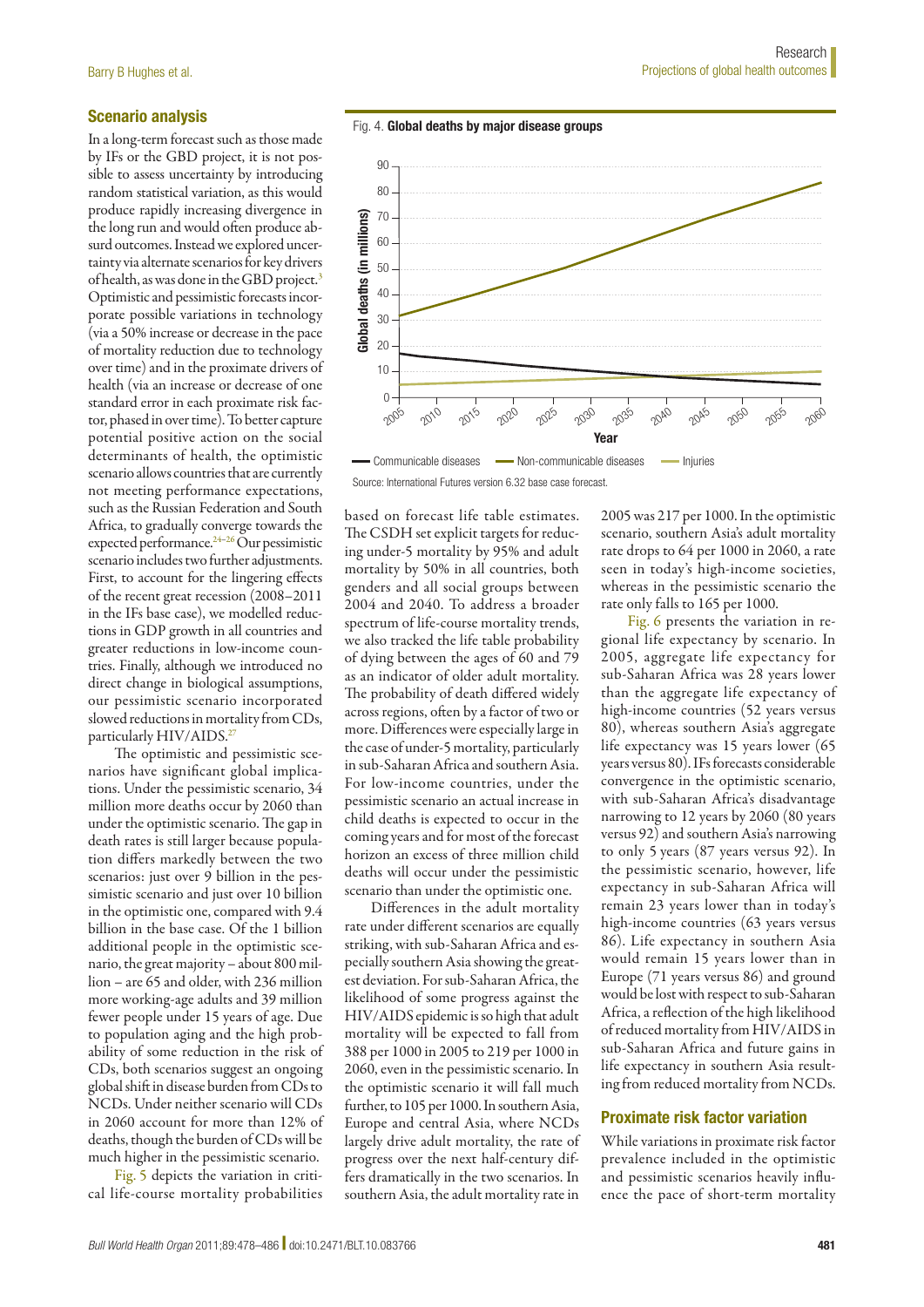reductions, their effects erode over time. This is especially true for CD mortality, which is projected to decrease eventually as a result of distal drivers alone but would decline much faster under favourable proximate driver scenarios. We estimate, for instance, that between 2005 and 2060, 131.6 million cumulative deaths from CDs, or 23.4% of total CD deaths, could be eliminated by gradually reducing four proximate drivers: childhood underweight; unsafe water and poor sanitation and hygiene; indoor air pollution, and global climate change. This relatively high population attributable fraction masks substantial variation over time, from 35.6% of CD deaths averted in 2010 to only 7.9% averted in 2060.

Our forecast of substantial declines in baseline CD mortality and childhood underweight sets the context for our climate change impact forecast. As noted above, we only estimate the effects of climate change on childhood underweight through the pathway of diminished food production. In our base run, the atmospheric concentration of carbon dioxide rises to 550 parts per million in 2060, and this translates to a further increase in global temperature of 1.6 °C from 2005, with specific temperature and precipitation changes at the country level. [Fig.](#page-5-1) 7 presents the projected effect of this additional climate change on mortality from CDs other than HIV/AIDS among children under 5. We ignore any potential positive effects of carbon fertilization on yield. We employ a 10-year moving average to smooth the effects of periodic mortality spikes in countries with low food reserves that are affected by climate change. Such spikes should be anticipated and are important but would not necessarily occur in the exact years we forecast.

The annual number of additional child deaths caused by CDs exceeds 50 000 by 2030; it peaks in 2050 at over 70 000 and declines thereafter. Most additional deaths occur in southern Asia and sub-Saharan Africa, both characterized by greater food insecurity and higher baseline levels of mortality from CDs. This relatively modest impact reflects declining baseline levels of CD mortality and of childhood underweight due to increased food production in our model. Although this should not be taken as conclusive evidence that climate change has little effect on mortality, it does point to the importance of accounting for baseline improvements in childhood underweight,

<span id="page-4-0"></span>



CSDH, Commission on the Social Determinants of Health.

The three graphs in this figure are on different scales and are not intended for visual comparison. Source: International Futures version 6.32.

something not done in several other climate impact forecasts.<sup>28</sup>

#### Economic impacts

One final goal of an integrated forecast is to evaluate the potential social and economic effects of various health scenarios. Our analysis suggests that an optimistic health scenario results in positive economic returns relative to the base case, in spite of the demands imposed by population growth. [Fig.](#page-6-0) 8 presents ratios of GDP per capita in the optimistic scenario relative to the base case. In all regions except eastern Asia and the Pacific, the optimistic scenario increases per capita GDP relative to the base case. The different result in eastern Asia and the Pacific stems from the large number of older adults, especially beyond the age of 60–79 years, that China will experience relative to its working-age population in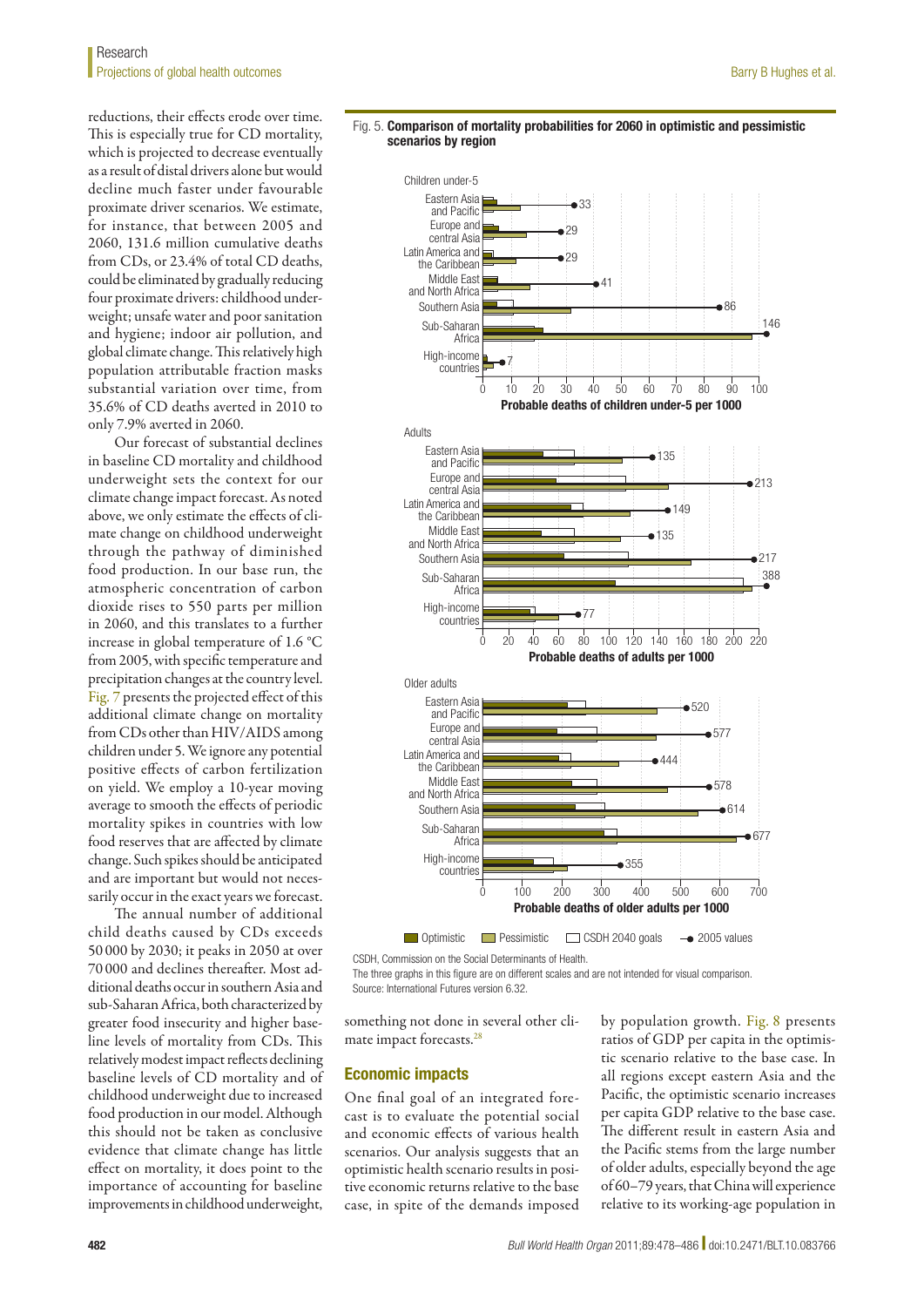the coming years. This change in the age pyramid will also take place to a lesser degree in high-income countries.

In the optimistic scenario, southern Asia would benefit most, followed by sub-Saharan Africa and the Middle East and northern Africa. For southern Asia the change in GDP per capita between the two extreme scenarios reaches 37% in 2060 in spite of increased population. Southern Asia's relative gains stem from the imminent arrival of demographic dividend cohorts into prime working ages; their health will matter considerably. Sub-Saharan Africa would experience about a 22% increase in GDP by 2060, while the Middle East and northern Africa would gain about 15%. Attention to other aspects of development, including reducing fertility and increasing food production (and therefore feeding larger populations), could further enhance the gains under the optimistic scenario. The gain for sub-Saharan Africa would be especially large, with the 22% percent improvement in GDP per capita from health alone rising to 36%.

# Discussion and conclusion

Although the forecasting of human population size and characteristics routinely extends to mid-century or beyond, health forecasting is rare in general and has seldom been performed beyond 2030. Yet an increasing number of global actors and



<span id="page-5-0"></span>Fig. 6. Life expectancy in optimistic and pessimistic scenarios: history and forecasts

governments take a long-term approach to setting goals for health, as exemplified by the recent work of the CSDH, which set goals to 2040. Societies and global actors not only want to understand what the health of citizens will be like in the future; they also want to know how to improve it.

Our analysis reinforces and extends our understanding of changing global and regional mortality patterns, both those

<span id="page-5-1"></span>Fig. 7. Differences in forecasts of deaths (thousands) of children aged less than 5 years from communicable diseases<sup>a</sup> due to the effect of climate change on crop yields



The figure shows a 10-year moving average of deaths.

<sup>a</sup> Other than infection with the human immunodeficiency virus (HIV) and acquired immunodeficiency syndrome (AIDS).

Source: International Futures version 6.32.

pointing towards improvement almost everywhere and towards a reduction in the burden of CDs as well as those that point to a relative increase in NCDs and injuries. Despite the dramatic improvements in our base case, however, only in the optimistic scenario will they lead to the achievement of the goals set by the CSDH for life course mortality reduction and convergence.

Because human action accounts for much of the difference in the assumptions that underlie our scenarios, action on multiple fronts is critical to attain convergence, particularly for regions that are, like southern Asia, at the threshold of the epidemiologic transition. IFs can be an essential tool for understanding the effectiveness of plausible proximate driver scenarios and interventions, given the likely health trajectories based on distal drivers alone. In the case of climate change, our relatively low estimates of additional child CD deaths resulting from food insecurity illustrate the need for climate impact studies to account for broader processes of change, such as the ongoing trend towards improvements in childhood underweight.

IFs can also account for the potential benefits of health policy interventions via forward linkages to economic growth, education and other markers of human progress. Our model suggests a modest but positive contribution of health to economic growth, particularly in southern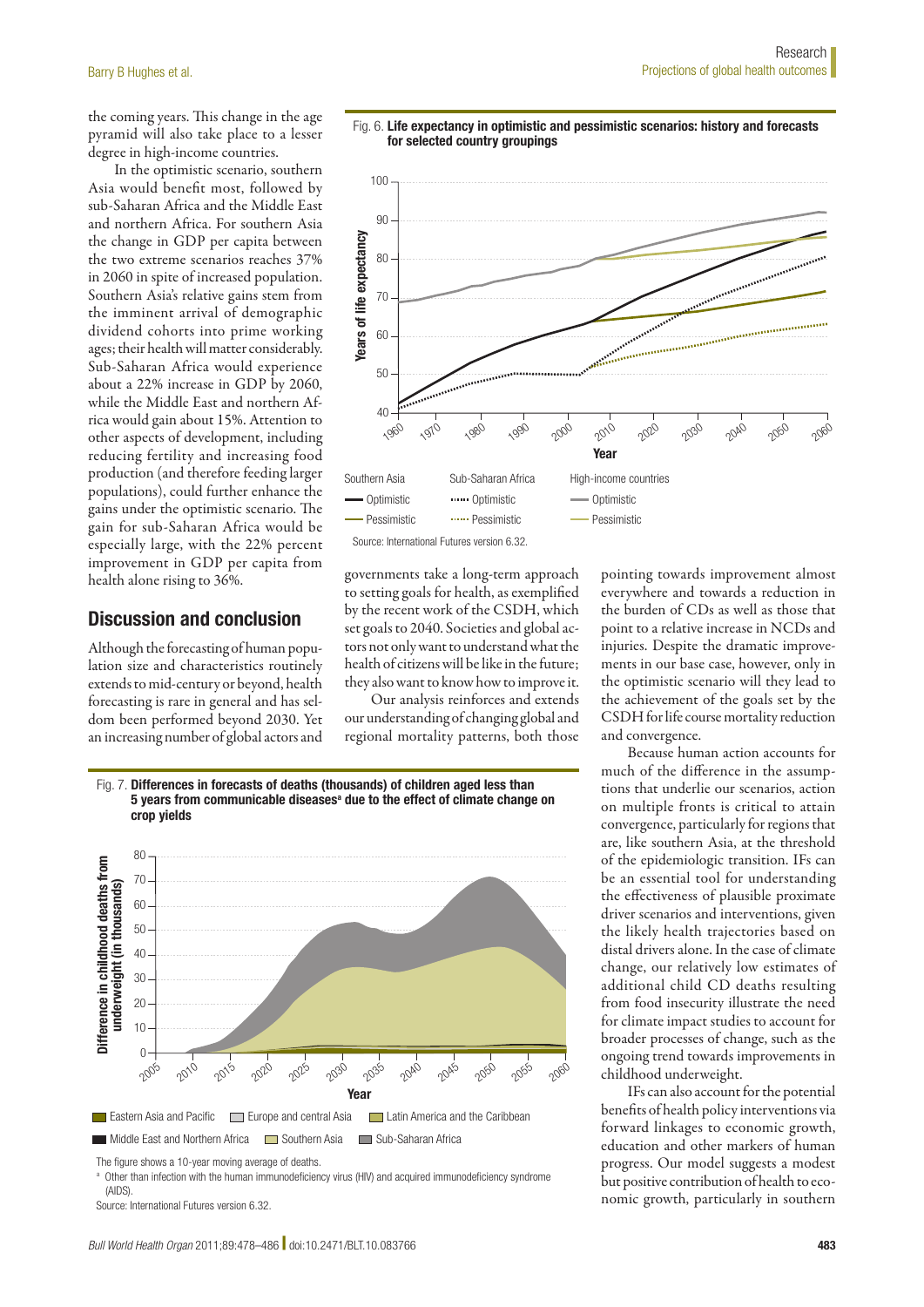### <span id="page-6-0"></span>Fig. 8. Gross domestic product (GPD) per capita ratios of the optimistic scenario to the base case by region in 2060



Economic growth in the scenarios of the figure is fully endogenous. Source: International Futures version 6.32.

Asia and sub-Saharan Africa. Our extensive analysis of possible pathways forecasts positive returns. These effects could be enhanced if investments in family planning, nutrition and education were to attenuate short-term population growth, particularly in areas yet to experience any decline in fertility. The modest economic return, however, suggests the need for caution in using economic returns as a simple justification for health investments; the best justification is always the attainment of better, longer lives.

We would, of course, like to see more things done, including an extension of the set of proximate drivers to include factors such as alcohol use and physical activity level. Our scenario analysis would benefit from a deeper exploration of a variety of extreme events, including major

plagues and dramatic breakthroughs in life extension. More immediately, IFs will soon be able to evaluate the potential health and economic impacts of specific policy and governance scenarios beginning with the Global Framework Convention on Tobacco Control. Our chronic disease forecasts would benefit from explicit incidence–prevalence– mortality modelling. We could also strive to better capture the social and political context of health, with a representation of subnational variation (beyond sex differences), use of national inequality as a distal driver, and modelling of the spatial and social transmission of health risks from nation to nation. Finally, we reiterate that the system used for this analysis is available for others to use in replication or alternative analysis and to develop further. ■

Funding: This work was supported in part by the Frederick S Pardee Center for International Futures at the University of Denver. No funding bodies had any role in study design, data collection and analysis, decision to publish or preparation of the manuscript.

Competing interests: None declared.

# **ملخص**

**إسقاطات للنتائج الصحية العاملية من عام 2005 حتى 2060 باستخدام منوذج التنبؤ املستقبيل املتكامل**

**الغرض** إعداد منوذج تنبؤ صحي متكامل كجزء من نظام الصياغة املستقبيل الدويل.

**الطريقة** يبدأ نظام الصياغة املستقبيل الدويل بعالقة تاريخية بني التنمية االقتصادية واالجتامعية ومعدل الوفيات الخاص بسبب معني وهو مستخدم يف مرشوع العبء العاملي لألمراض، ولكنه يبني تنبؤاته عىل اإلسقاطات الداخلية املنشأ لهذه الدوافع عن طريق دمج االرتباطات املستقبلية للنتائج الصحية باملدخالت السابقة مثل السكان والنمو االقتصادي. ويضيف هجني نظام الصياغة المستقبلى الدولى صياغة هيكلية بديلة لأسباب لا تحظى بتمثيل جيد عن طريق مَاذج التحوّف بينما تسهم في تغيرات مباشرة في عوامل االختطار الصحي. وقد أجريت إسقاطات إىل عام 2100 ولكن سجلت النتائج حتى عام .2060

**النتائج** تشري إسقاطات النموذج القاعدي إىل تراجع الوفيات الناجمة عن األمراض السارية مبقدار ،50% يف حني ستتضاعف الوفيات الناجمة عن

الأمراض غير السارية والإصابات. كما سيحدث تقارب على نطاق الأمم في مأمول الحياة. وسيؤدي التقلّب في المحاصيل الزراعية بسبب المناخ إلى زيادة طفيفة في وفيات الأمراض نتيجة للأمراض السارية، مع أن المسارات المناخية-الصحية الأخرى لم يتم التعرف عليها. ويشير السيناريو المتفائل إلى انخفاض قدره 39 مليون وفاة يف عام 2060 مقارنة بالسيناريوهات املتشامئة. وتشري ماذج الارتباطات المستقبلية إلى أن السيناريو المتفائل سيفضى إلى %20 زيادة يف نصيب الفرد من إجاميل الناتج املحيل، بالرغم من زيادة السكان مبقدار بليون فرد. وستشهد شرق أسيا أكثر انخفاضا نسبيا في معدل الوفيات وأكثر املزايا لنصيب الفرد من إجاميل الناتج املحيل.

**االستنتاج** يساعد التنبؤ املتكامل ألمد طويل يف فهم االرتباطات بني الصحة ومؤشرات التقدم البشري الأخرى ويقدم فهما عميقاً للنقاط الرئيسية المؤثرة ّ يف التحسنات املستقبلية.

### 摘要

# 运用国际期货综合预测模型预测2005到2060年间的全球健康结果

目的 旨在开发综合健康预测模型作为国际期货建模系统 的一部分。

方法 国际期货模型是从经济和社会发展以及"全球疾 病负担"项目运用的死因别死亡率之间的历史关系出 发,但建立预报是通过纳入健康结果与人口和经济增长

等前向关联的驱动因素的内源性预测。由于通过回归模 型未能很好解释死因,混合国际期货系统增加了替代结 构模型进行死因分析,并且解释了相似健康危险因素的 变化。预报已经做到了2100年,但是这次仅报告了截 至2060年的结果。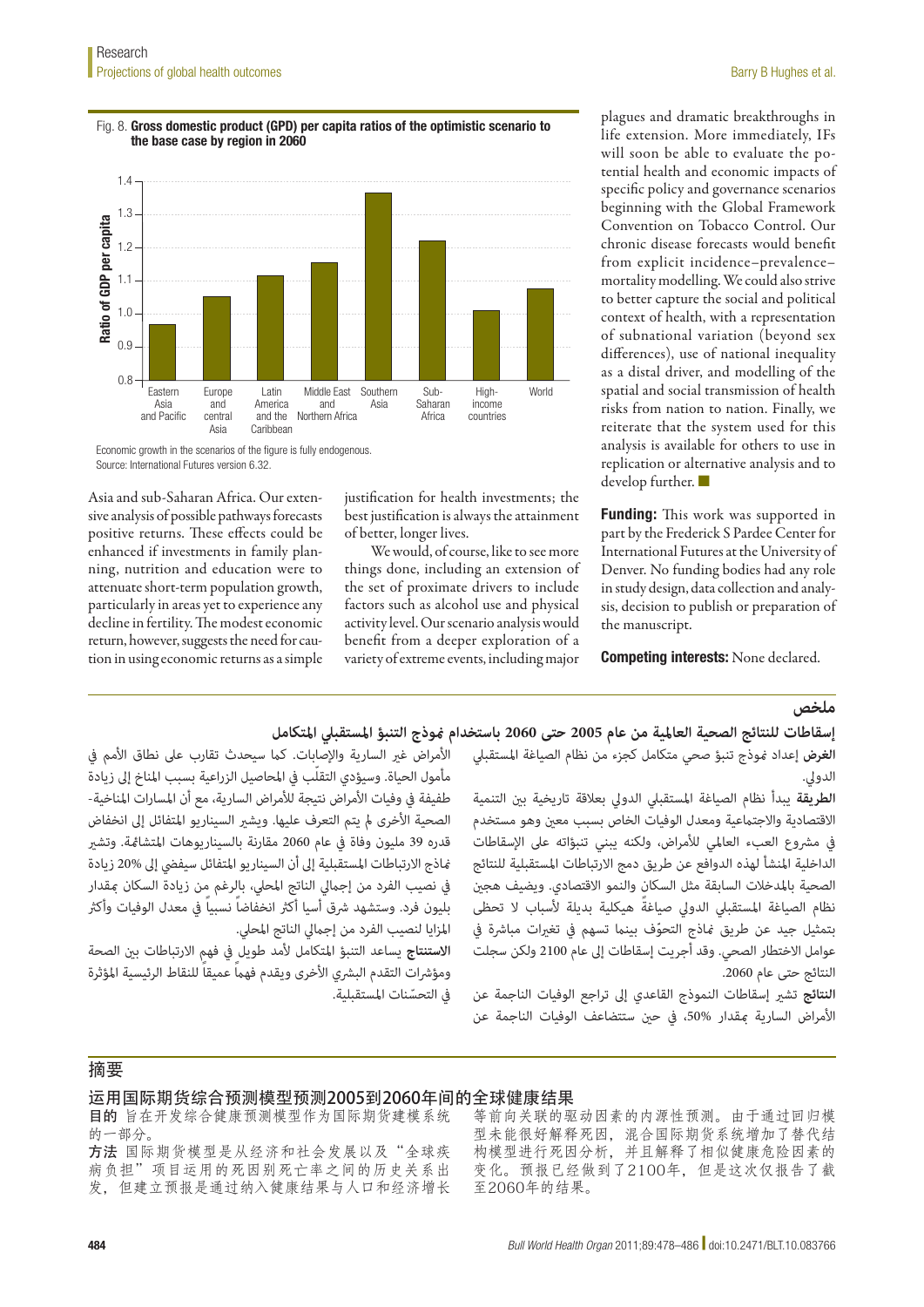结果 基本模型预测因传染性疾病(CDs)导致的死亡数 将减少50%, 而因非传染性疾病 (NCDs) 和伤害而导致 的死亡将增加超过一倍。预期寿命将会出现可观的跨国 趋同。气候引起的农业产量波动将很少导致过多的儿童 因传染性疾病死亡,而其他气候-健康途径则没有探讨。 乐观设想2060年的死亡人数将比悲观设想的人数少3900 万。我们的前向关联模型表明,尽管人口将增加十亿,

### Résumé

### Projections de résultats en matière de santé mondiale de 2005 à 2060 en utilisant le modèle prévisionnel intégré International Futures

生产总值最大收益。

有力的洞察能力。

Objectif Développer un modèle intégré de prévision sanitaire s'intégrant dans le système de modélisation International Futures (IFs).

Méthodes Le modèle IFs commence avec les relations historiques entre le développement économique et social et la mortalité par cause utilisées par le projet Charge globale de la morbidité, mais il élabore des prévisions à partir de projections endogènes de ces agents en réintégrant des données, comme la population et la croissance économique, aux corrélations aval des résultats sanitaires. Le système hybride IFs ajoute des formulations structurelles alternatives pour des causes mal prises en compte par les modèles de régression et rend compte de modifications dans des facteurs proches de risque sanitaire. Les prévisions sont faites pour 2100 mais les résultats sont exprimés pour 2060.

Résultats Le modèle de base prévoit que les morts par maladies contagieuses (MC) baisseront de 50%, tandis que les morts par maladies non contagieuses (MNC) et par blessures feront plus que doubler. Une forte convergence dans l'espérance de vie se produira entre les différents pays. Les fluctuations de la production agricole dues au climat entraîneront un léger excès de mortalité infantile par MC, bien que d'autres approches climat-santé n'aient pas été explorées. Un scénario optimiste produira 39 millions de morts de moins en 2060 qu'un scénario pessimiste. Notre modèle de corrélation en aval suggère qu'un scénario optimiste entraînerait une augmentation du produit intérieur brut (PIB) par tête de 20%, malgré le milliard de personnes supplémentaires. L'Asie du Sud jouirait de la plus forte réduction relative de mortalité et de la plus importante croissance du PIB par tête qui en résultera.

乐观设想仍会引起人均国内生产总值(GDP)20%的增 加。同时南亚相对死亡率将有最大的降幅以及人均国内

结论 长期的综合健康预报帮助我们理解健康与人类进步 其他标志之间的联系,并为确定今后改善的重点提供强

Conclusion La prévision sanitaire intégrée à long terme nous aide à comprendre les liens entre la santé et les autres marqueurs de progrès humain et met en évidence des points d'action clés pour des améliorations futures.

#### **Резюме**

### **Проекции глобальных результатов в области здоровья за период с 2005 до 2060 года с использованием интегрированной системы прогнозирования «International Futures»**

**Цель** Разработать интегрированную модель прогнозирования здоровья в рамках системы моделирования «International Futures» (IFs).

**Методы** Модель IFs исходит из исторических взаимосвязей между экономическим и социальным развитием, с одной стороны, и показателями смертности, с разбивкой по причинам смерти, использованными в проекте «Глобальное бремя болезней», с другой. Однако ее прогнозы построены на эндогенных проекциях этих драйверов путем ретроспективного включения проспективных связей, обусловленных результатами в отношении здоровья, в исходные факторы воздействия, такие как численность населения и экономический рост. Гибридная система IFs добавляет к этому альтернативные структурные формулировки причин, недостаточно учтенных в моделях регрессии, и принимает в расчет изменения непосредственно действующих факторов риска для здоровья. Прогнозы разработаны на период до 2010 года, однако результаты проецируются на период до 2060 года.

**Результаты** Согласно базовой модели прогноза, смертность от инфекционных болезней (ИБ) сократится на 50%, а смертность от неинфекционных болезней

(НБ) и травм возрастет вдвое. Произойдет значительное кросс-национальное сближение показателей ожидаемой продолжительности жизни при рождении. Флуктуации урожаев сельскохозяйственных культур, обусловленные климатом, приведут к некоторой избыточной детской смертности от ИБ; в то же время, другие варианты модели «климат–здоровье» не рассматривались. Согласно оптимистическому сценарию, в 2060 году произойдет на 39 млн случаев смерти меньше, чем согласно пессимистическому сценарию. Наша модель проспективной связи позволяет сделать вывод, что оптимистический сценарий приведет к приросту валового внутреннего продукта (ВВП) на душу населения на 20%, несмотря на то, что численность населения увеличится на 1 млрд чел. Самое большое относительное снижение смертности и наибольший результирующий прирост ВВП произойдут в регионе Южной Азии.

**Вывод** Долгосрочное, интегрированное прогнозирование здоровья помогает нам понять связь между здоровьем и другими индикаторами человеческого прогресса и служит мощным средством осмысления важнейших инструментов для достижения усовершенствований в будущем.